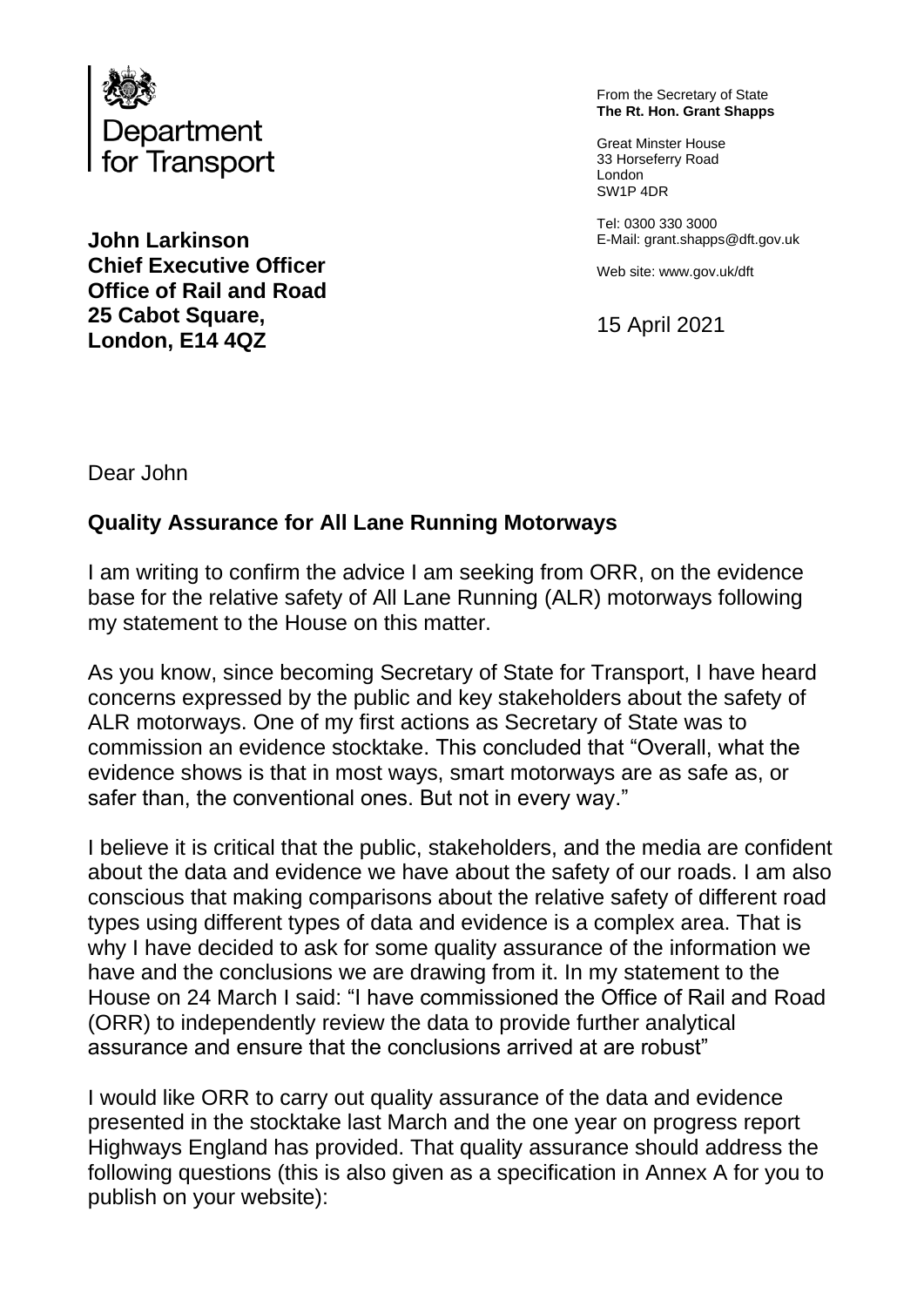- 1) Are the data and evidence used in the stocktake and the progress report reliable and robust and in line with established/best practice?
- 2) Have comparisons been made in an appropriate way about the relative safety of ALR motorways, with reference to conventional motorways and other roads?
- 3) Are there any other data that could be used to enhance our understanding of the relative safety of ALR motorways, or to support the monitoring and evaluation of the effectiveness of the measures we are putting in place to improve safety and perceptions of safety?
- 4) Are there data and evidence available which can compare the international experience of operating similar types of road?

I would be grateful for your final report by 28 June.

My officials and Highways England will provide you with all the relevant data we hold regarding the safety of ALR Motorways. I am grateful for the work that you have already undertaken prior to receiving this letter and can confirm that you now have all the data held by my department together with any analysis carried out on its quality. My officials will also share the one year on progress report that Highways England has provided to me. As this has not yet been published, I would ask that you limit the circulation within ORR to those colleagues who need to see it in order to carry out this work.

In the interests of full transparency on this important issue I intend to publish the advice you give me once I have had a chance to consider it.

**Rt Hon Grant Shapps MP**

**SECRETARY OF STATE FOR TRANSPORT**